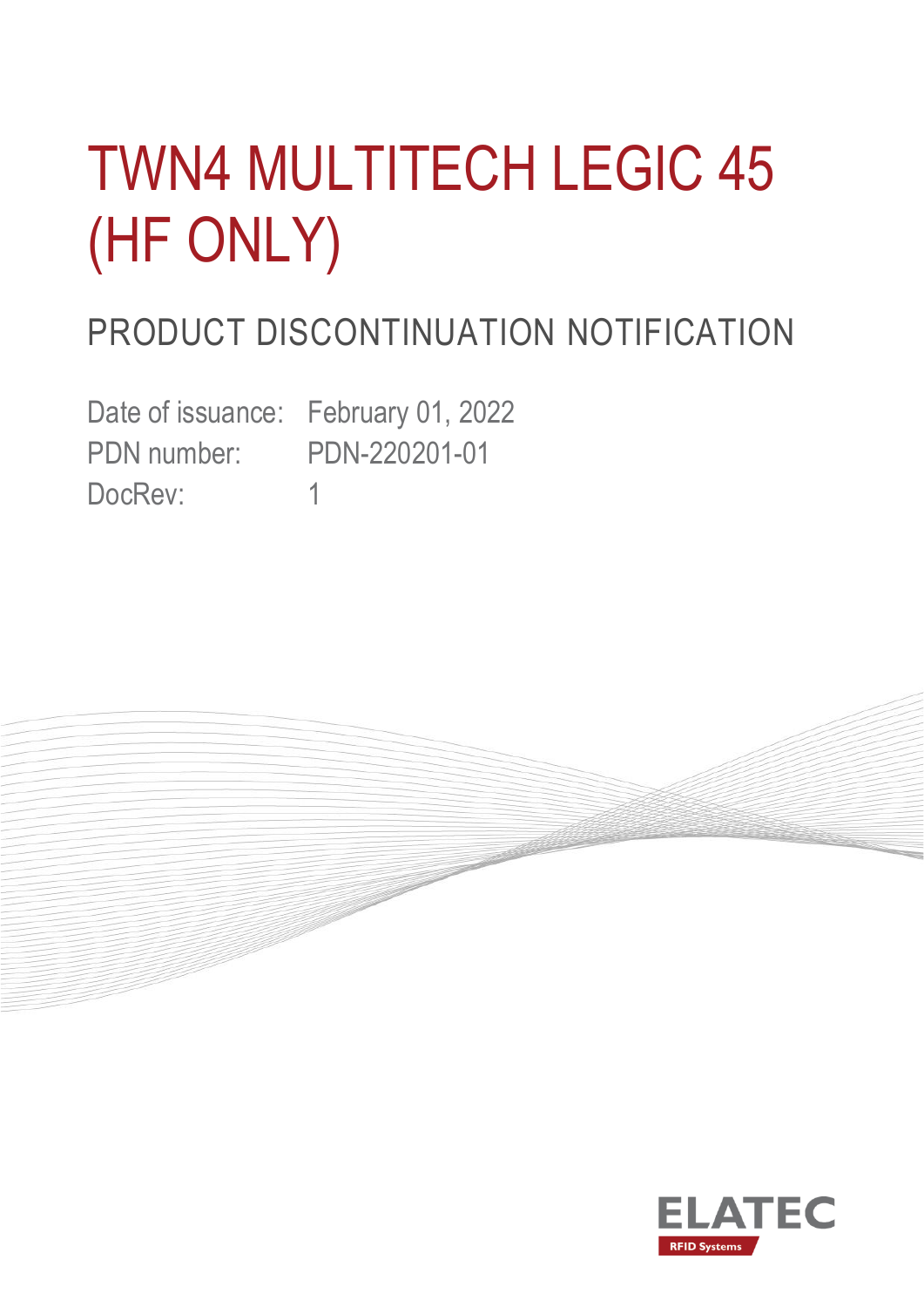## TABLE OF CONTENTS

|             | $1 \quad \blacksquare$ |           |  |
|-------------|------------------------|-----------|--|
|             | 1.1                    |           |  |
|             | 1.2                    |           |  |
| $2^{\circ}$ |                        |           |  |
| 3           |                        |           |  |
| 4           |                        | TIMFI INF |  |
| 5           |                        |           |  |

### <span id="page-1-0"></span>1 INTRODUCTION

### <span id="page-1-1"></span>1.1 DISCONTINUATION INFORMATION

This discontinuation notice informs, that ELATEC is discontinuing the manufacture of a number of products. All affected products and associated part numbers are listed in this document.

This notification is intended to inform our customers and partners, so they have the opportunity to respond and modify their product portfolio accordingly. Should you have any further questions regarding this product discontinuation, we stand ready to assist you at any stage, in order to minimize the impact of this product discontinuation on your business.

### <span id="page-1-2"></span>1.2 REVISION HISTORY

| <b>VERSION</b> | <b>IANGE DESCRIPTION</b><br>HANGE. | tion    |
|----------------|------------------------------------|---------|
| 01             | $\cdots$<br>∙ırst<br>edition       | 02/2022 |

### <span id="page-1-3"></span>2 PARTS AND PRODUCTS AFFECTED

The PDN comprises the entire family of TWN4 MultiTech LEGIC 45 M (HF only) products. Both, OEM PCBs (i.e. modules) and the desktop housing versions. All product variants and derivates are affected, including customer-specific derivates. The common product name is TWN4 MultiTech LEGIC 45, with optional amendments to this name.

| PART NUMBER      | PRODUCT                          | <b>FIRMWARE</b>           |
|------------------|----------------------------------|---------------------------|
| T4DO-B-5HFO      | TWN4 MultiTech LEGIC 45 M        | C/B1.06/CKB1.64/HFO1.00/5 |
| T4DT-BB2BEL-5HFO | TWN4 MultiTech LEGIC 45 DT-U20-b | B/B1.06/CKB1.64/HFO1.00/5 |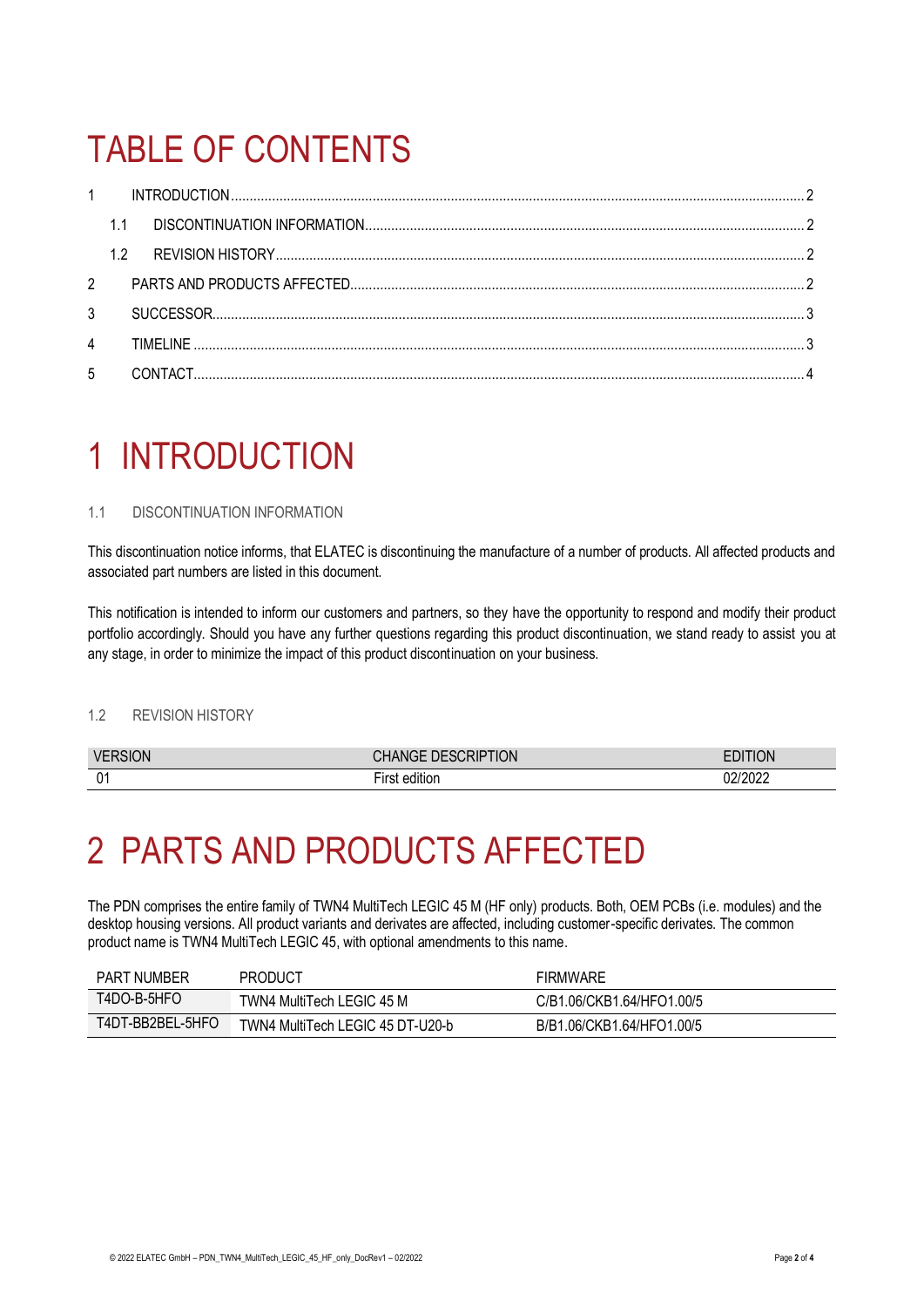# <span id="page-2-0"></span>3 SUCCESSOR

Compared to its predecessor products in the TWN4 MultiTech LEGIC 45 (HF only) series, the successor TWN4 MultiTech LEGIC 45 supports not only single frequencies but all common 125 kHz and 13.56 MHz RFID technologies as well as NFC.

Below you will find the detailed view with the indication of the replacement product for your device:

| <b>PRODUCT</b>        | <b>PART NUMBER</b> | <b>FIRMWARE</b>  | <b>SUCCESSOR</b>      | <b>PART NUMBER</b> | <b>FIRMWARE</b>  |
|-----------------------|--------------------|------------------|-----------------------|--------------------|------------------|
| <b>TWN4 MultiTech</b> | T4DO-B-5HFO        | C/B1.06/CKB1.64/ | <b>TWN4 MultiTech</b> | T4DO-B-5           | D/B1.06/CKB1.64/ |
| LEGIC 45 M            |                    | HFO1.00/5        | LEGIC 45 M            |                    | STD1.07/5        |
|                       |                    |                  |                       |                    |                  |
| <b>TWN4 MultiTech</b> | T4DT-BB2BEL-       | B/B1.06/CKB1.64/ | <b>TWN4 MultiTech</b> | T4DT-BB2BEL-5      | D/B1.06/CKB1.64/ |
| LEGIC 45 DT-          | 5HFO               | HFO1.00/5        | LEGIC 45 DT-          |                    | STD1.07/5        |
| $U20-b$               |                    |                  | U20-b                 |                    |                  |
|                       |                    |                  |                       |                    |                  |

### <span id="page-2-1"></span>4 TIMELINE

### **Last time buy date**

This date represents the last opportunity to place an order with ELATEC. All orders placed before and including the specified date will be accepted. All orders placed after this date will not be accepted, you will have to switch directly to the substitute product.

### **Last time delivery date**

After this date, the specified discontinued products will no longer be shipped.

### **End of maintenance**

Any maintenance or repair of the product no matter HW or SW will not be performed anymore after this date. Maintenance includes, but is not limited to the following operations:

- Fixing of small errors "bugs" in the SW (Non-Breaking Bugs)
- Implementation of new features and functions (mostly SW)
- Development / customization of SW and HW to maximize performance, stability and security

#### **End of support**

At the end of support date, all support of the product is no longer available. This includes, but is not limited to, immediate support to the partner or customer for technical issues in the field. Furthermore, support including technical assistance for existing or new installations. SLAs (Service Level Agreement) contracts are of course observed by ELATEC as long as they apply and until they expire.

| <b>DESCRIPTION</b>      | DATE                                                          |  |
|-------------------------|---------------------------------------------------------------|--|
| LAST TIME BUY DATE      | 30 <sup>th</sup> of June 2022                                 |  |
| LAST TIME DELIVERY DATE | Due to current chip allocation the last delivery date must be |  |
|                         | aligned individually                                          |  |
| END OF MAINTENANCE      | 31 <sup>st</sup> of December 2022                             |  |
| <b>END OF SUPPORT</b>   | 31 <sup>st</sup> of December 2023                             |  |